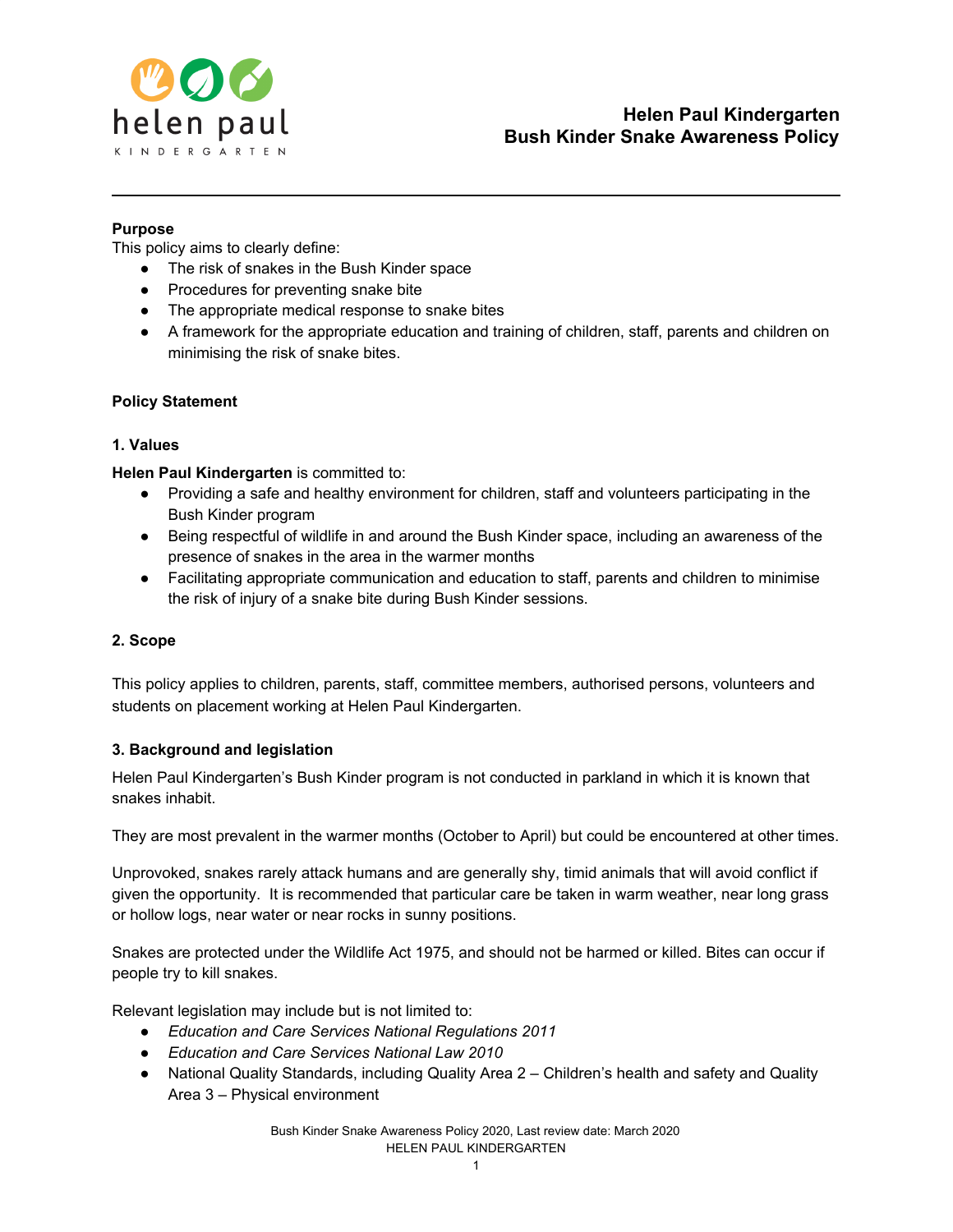

- Occupational Health and Safety Act 2004
- Occupational Health and Safety Regulations 2007
- Wildlife Act 1975

## **4. Definitions**

- **Australian Venom Research Unit** (AVRU) is an internationally recognised interdisciplinary research unit focused on the problem of venomous injury in Australia and the Asia-Pacific. Located within Melbourne University, the Australian Venom Research Unit aims to provide world-class expertise on the problem of Australia's venomous creatures, their toxins and the care of the envenomed patient.
- **Pressure Immobilisation Bandage** (also known as Compression Bandage): Bandage used for the purpose of applying pressure to the site of a wound such as a snakebite and to the affected limb. Refer definition below of Pressure Immobilisation Bandaging.
- **Pressure Immobilisation Bandaging:** The principle of pressure-immobilisation bandaging as a first aid measure is to prevent the spread of toxins through the body. This is done by applying enough pressure to compress the lymph vessels, and by preventing movement of the affected limb. Correct application of the technique can buy valuable time to get the patient to medical assistance. [Refer to Attachment 1 for correct application of pressure immobilisation technique.
- **Victorian Poisons Information Centre (VPIC):** Located at the Austin Hospital, the role of the VPIC is to provide the people of Victoria with a timely, safe information service in poisonings and suspected poisonings. For members of the public this includes telephone assessment, advice on first aid, with or without referral to a doctor or hospital. Information is given to health professionals about formulations of products and management of poisoned patients.

## **5. Sources and related centre policies**

Bites & Stings web resource, Victorian Poisons [Information](http://www.austin.org.au/poisons) Centre, Austin Health *Australian Venom Research Institute [\(University](https://biomedicalsciences.unimelb.edu.au/departments/pharmacology/engage/avru/discover/first-aid) of Melbourne*) [first](https://biomedicalsciences.unimelb.edu.au/departments/pharmacology/engage/avru/discover/first-aid) aid

[Bushwalking](https://bushwalkingvictoria.org.au/files/walksafe_booklet.pdf) Victoria Snakebite Walksafe brochure

#### **Kindergarten policies**

- Bush Kinder Delivery & Collection of Children Policy (Bush Kinder Specific)
- Bush Kinder Extreme Weather Policy (Bush Kinder Specific)
- Bush Kinder Identification and Visibility Policy (Bush Kinder Specific)
- Bush Kinder Emergency Evacuation Policy (Bush Kinder Specific)
- Bush Kinder Protective Clothing Policy (Bush Kinder Specific)
- Bush Kinder Dog Awareness Policy (Bush Kinder Specific)
- Incident, Injury, Trauma & Illness Policy (including First Aid)
- Supervision of Children Policy
- Excursion & Service Events Policy
- Sun Protection Policy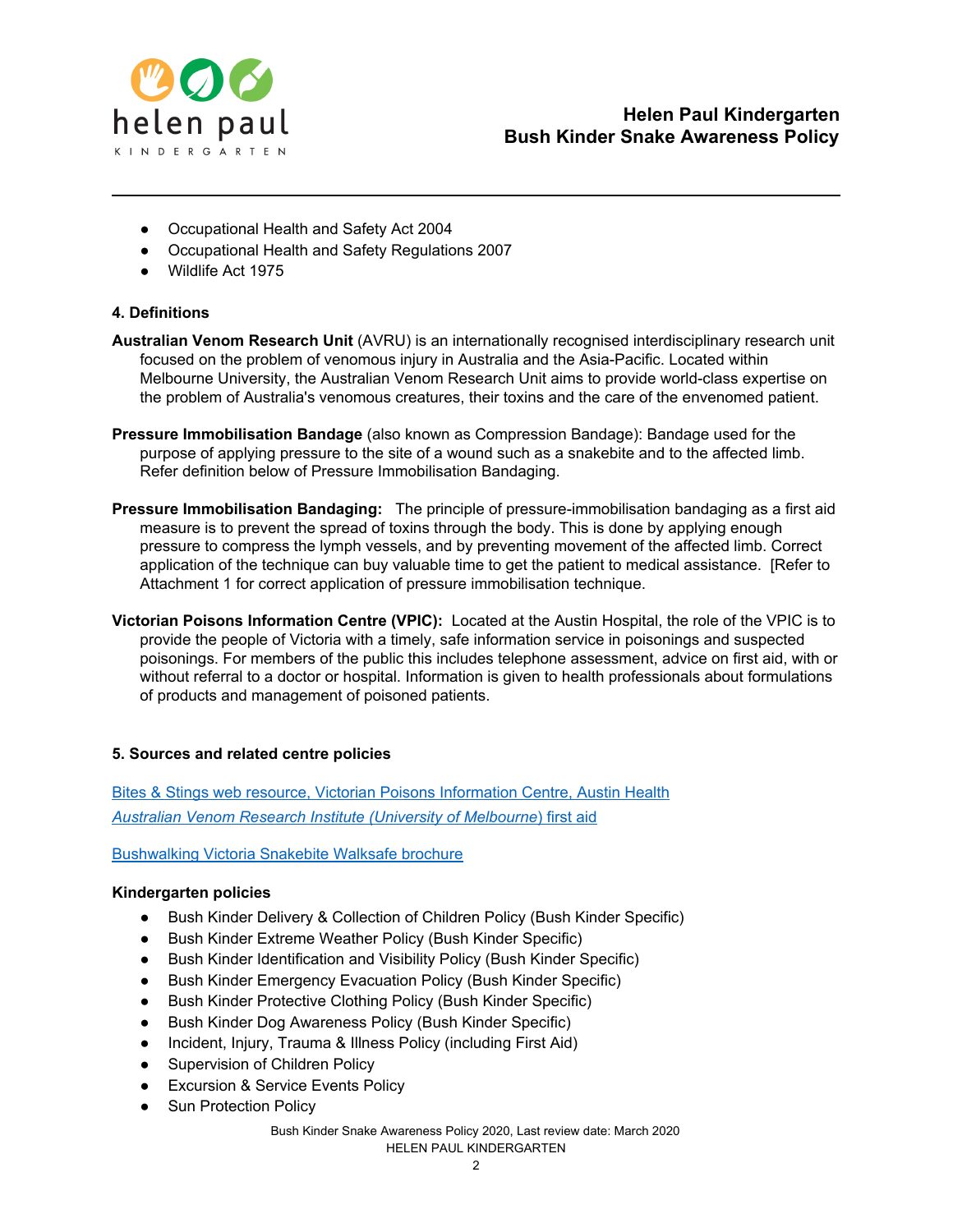

- Water Safety Policy
- Occupational Health & Safety Policy

# **Procedures**

# **General**

The Committee is responsible for:

- Supplying a First Aid Kit on site at Bush Kinder to administer first aid in response to snake bites or for any other purpose which includes pressure immobilisation bandages (also known as compression bandages) for medical treatment of snake bites.
- Ensuring staff are appropriately educated on procedures to prevent snakebite and to deliver First Aid in response to a Snake Bite (see below).
- Following all procedures as set out in the Incident, Injury, Trauma & Illness Policy (including notice of notifiable incidents, appropriate record keeping in the event of an incident, maintain first aid kit etc)

Staff are responsible for:

● Practicing and educating children on snake bite prevention behaviours while at Bush Kinder, without fostering a fear or paranoia of snakes. This includes practising and highlighting to children the following key points:

*Snake Bite Prevention Behaviours (Source: Victorian Poisons Information Centre, Austin Health)*

- o Leave snakes alone
- o Wear adequate clothing and stout shoes (not sandals/thongs) in 'snake country'
- o Never put hands in hollow logs or thick grass without prior inspection
- o When stepping over logs, carefully inspect the ground on the other side
- Ensure children are reminded on a regular basis that if they encounter a snake, to stand still, point to the snake, alert the teacher by calling 'snake' then move away quietly.
- In the event that a snake is encountered at Bush Kinder, calmly moving children away from the snake. [Staff must not attempt to touch or harm the snake].
- Administering first aid in the event of a snake bite

*First aid for snakebite (Source: Victorian Poisons Information Centre, Austin Health, and Australian Venom Research Institute, Melbourne University))*

- o Stay calm and call for help. Have someone phone an ambulance. If unable to phone, send someone for help.
- o Reassure the patient and encourage them to remain calm and still. Do not move the patient.
- o Do not attempt to catch or kill the snake
- o DO NOT WASH the bite. Traces of venom that are left on the skin can be used to identify the snake, and therefore the type of antivenom that should be used if required.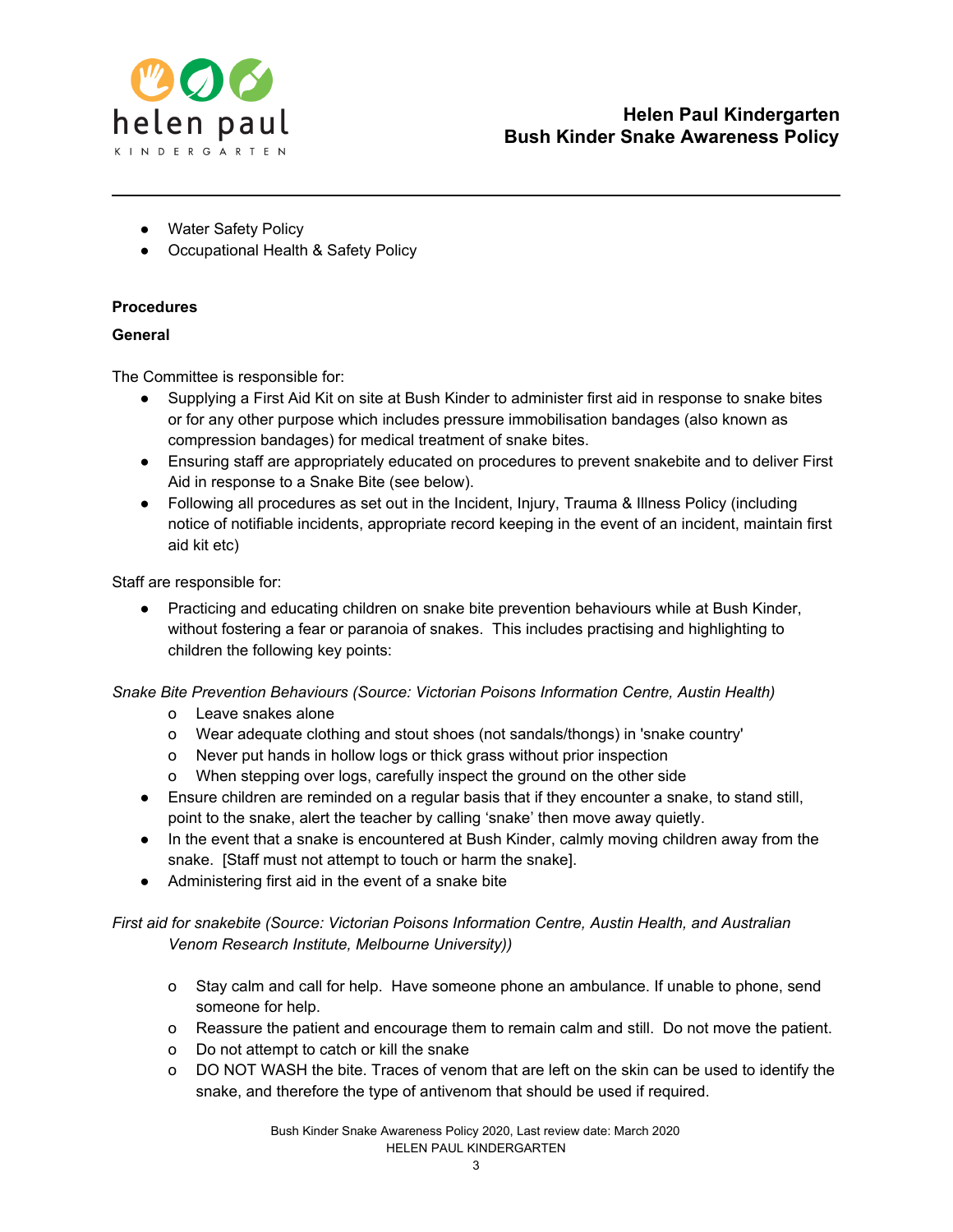

- o Venom is injected deeply so there is no benefit in cutting or sucking the bite. A tourniquet is not an effective way to restrict venom movement.
- o The most effective first aid for snakebite is the [pressure-immobilisation](http://www.austin.org.au/Page.aspx?ID=534#16) technique. (Refer to Attachment 1 for instructions on the application of this technique). The principle is to minimise the movement of the venom around the body until the victim is in a hospital by applying a firm bandage (or suitable alternative) to the bitten area and limb, and to immobilise the victim. When applied properly, this method can trap the venom in the bitten area for many hours. The victim might not suffer any effects of the venom until the compression is released, which is done in hospital where antivenom can be administered if required.
- Staff are to follow procedures as set out in the Incident, Illness, Trauma & Illness Policy, including contacting parent, calling ambulance etc

Parents are responsible for:

- Reading and being familiar with the policy
- Bringing relevant issues to the attention of both staff and committee

#### **Evaluation**

In order to assess whether the policy has achieved the values and purposes the committee will:

- Seek feedback regarding this policy and its implementation with parents of children participating in the Bush Kinder program. This can be facilitated through discussions and the annual centre survey.
- Ask staff to share their experiences and observations in relation to the effectiveness of this policy.
- Regularly review the policy and centre practices to ensure they are compliant with any new legislation, research or best practice procedures.

#### **Attachments**

**Attachment 1:** Snake Bite First Aid (Detailed instructions with diagram on application of this technique in the event of a snake bite). *Source: St Johns Ambulance*

#### **Authorisation**

Endorsed by the Helen Paul Kindergarten Committee of Management on **2 March, 2020.**

#### **Review Date**

This policy will be reviewed every two years and is next due for formal Committee review in **2022**, unless deemed necessary earlier.